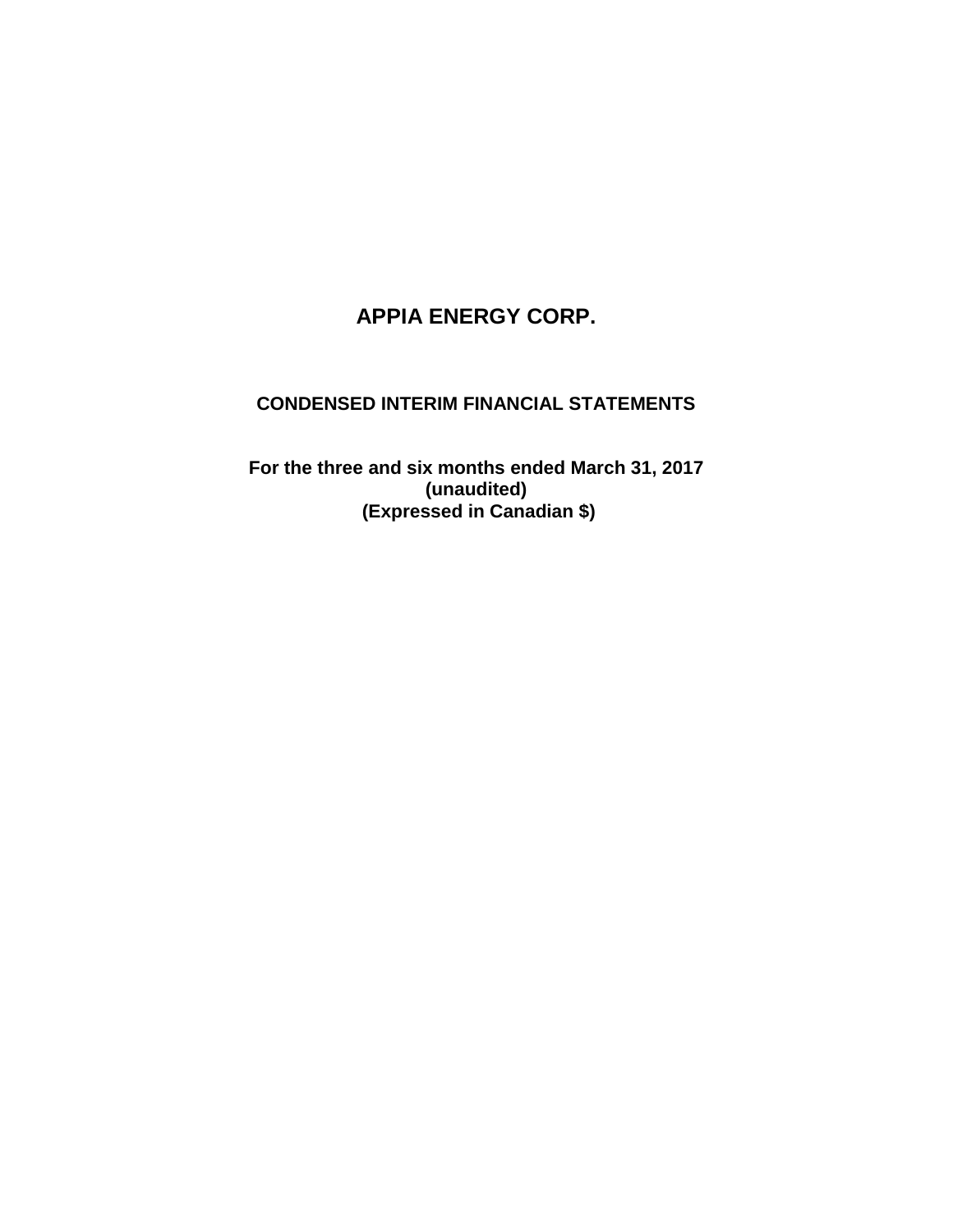#### **APPIA ENERGY CORP. (the "Company") NOTICE OF NO AUDITOR REVIEW OF CONDENSED INTERIM FINANCIAL STATEMENTS**

Under National Instrument 51-102, Part 4, subsection 4.3(3) (a), if an auditor has not performed a review of the condensed interim financial statements, they must be accompanied by a notice indicating that the financial statements have not been reviewed by an auditor.

The accompanying unaudited condensed interim financial statements of the Company have been prepared by, and are the responsibility of, the Company's management. The Company's independent auditor has not performed a review of these financial statements.

DATED this 30<sup>th</sup> day of May, 2017.

#### **APPIA ENERGY CORP.**

- Per: *(signed) "Tom Drivas"* Name: Tom Drivas Title: Chief Executive Officer
- Per: *(signed) "Frank van de Water"* Name: Frank van de Water Title: Chief Financial Officer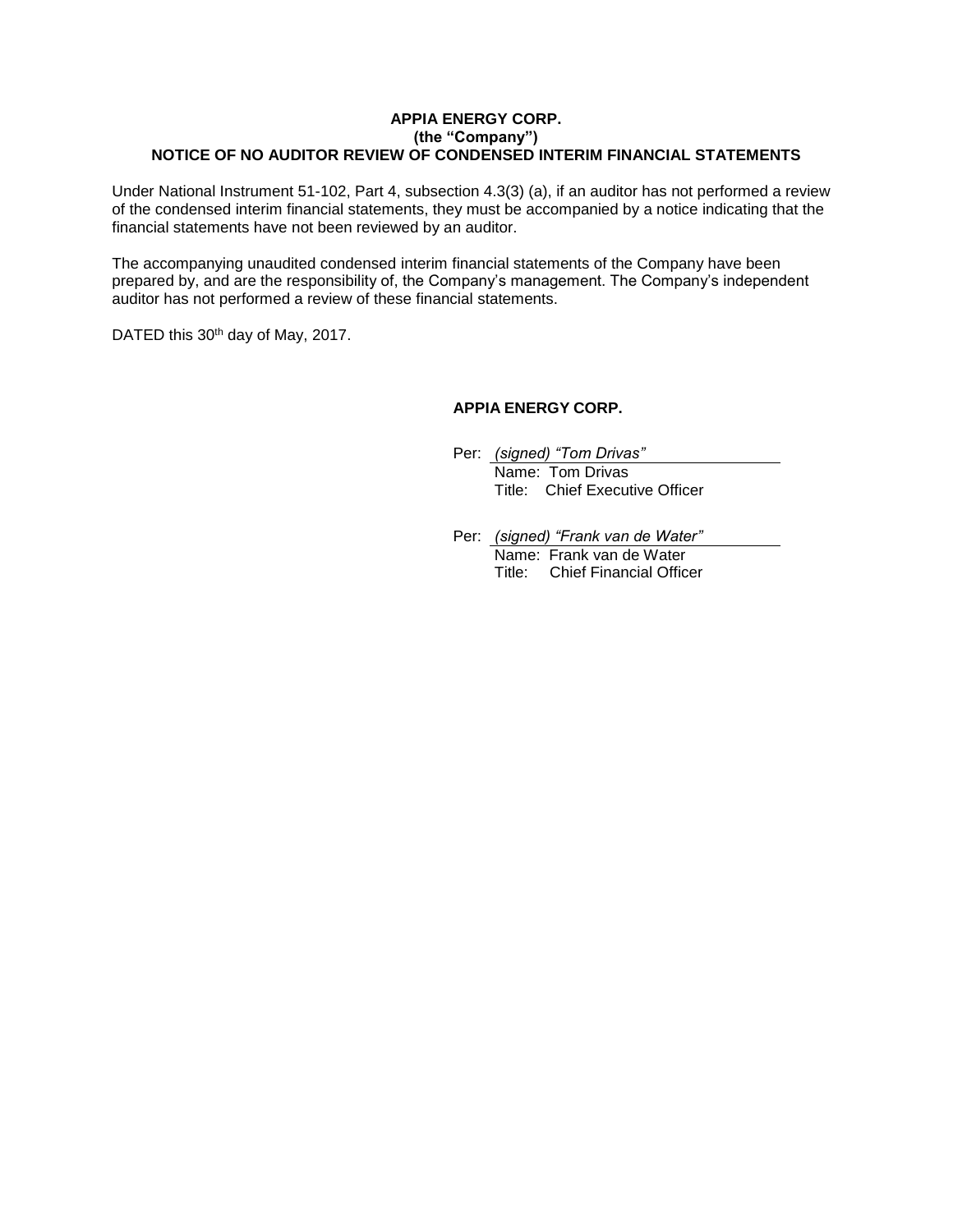## **APPIA ENERGY CORP.** *Condensed Interim Statements of Financial Position*

*(Expressed in Cdn \$)*

*Unaudited*

| As at                                             | March 31       | September 30 |
|---------------------------------------------------|----------------|--------------|
|                                                   | 2017           | 2016         |
| See Change in Accounting Policy Note 2            | \$             | \$           |
|                                                   |                |              |
| <b>Assets</b>                                     |                |              |
| Current                                           |                |              |
| Cash and cash equivalents (note 4)                | 1,776,048      | 661,751      |
| Accounts receivable                               | 27,472         | 5,280        |
| Prepaid expenses                                  | 209,806        | 192,841      |
| <b>Total current assets</b>                       | 2,013,326      | 859,872      |
|                                                   |                |              |
| <b>Exploration and evaluation assets (note 5)</b> |                |              |
| Acquisition cost                                  | 798,826        | 813,036      |
| <b>Total assets</b>                               | 2,812,152      | 1,672,908    |
|                                                   |                |              |
| <b>Liabilities</b>                                |                |              |
| Current                                           |                |              |
| Share purchase subscriptions received             | 118,500        |              |
| Accounts payable & accruals                       | 189,172        | 15,183       |
| Due to related parties (note 8)                   | 684,477        | 617,690      |
| <b>Total liabilities</b>                          | 992,149        | 632,873      |
| Nature of operations and going concern (note 1)   |                |              |
|                                                   |                |              |
|                                                   |                |              |
| <b>Shareholders' equity</b>                       |                |              |
| Share capital (note 6(a))                         | 9,447,689      | 8,150,029    |
| Warrants (note 6(c))                              | 519,145        | 107,688      |
| Contributed surplus (note 7)                      | 2,724,702      | 2,446,703    |
| <b>Deficit</b>                                    | (10, 871, 533) | (9,664,385)  |
| Total shareholders' equity                        | 1,820,003      | 1,040,035    |
| Total liabilities and shareholders' equity        | 2,812,152      | 1,672,908    |

*The accompanying notes are an integral part of these condensed interim financial statements.*

APPROVED ON BEHALF OF THE BOARD on May 30th, 2017

"Signed" "Signed" Anastasios (Tom) Drivas **Frank van de Water** Frank van de Water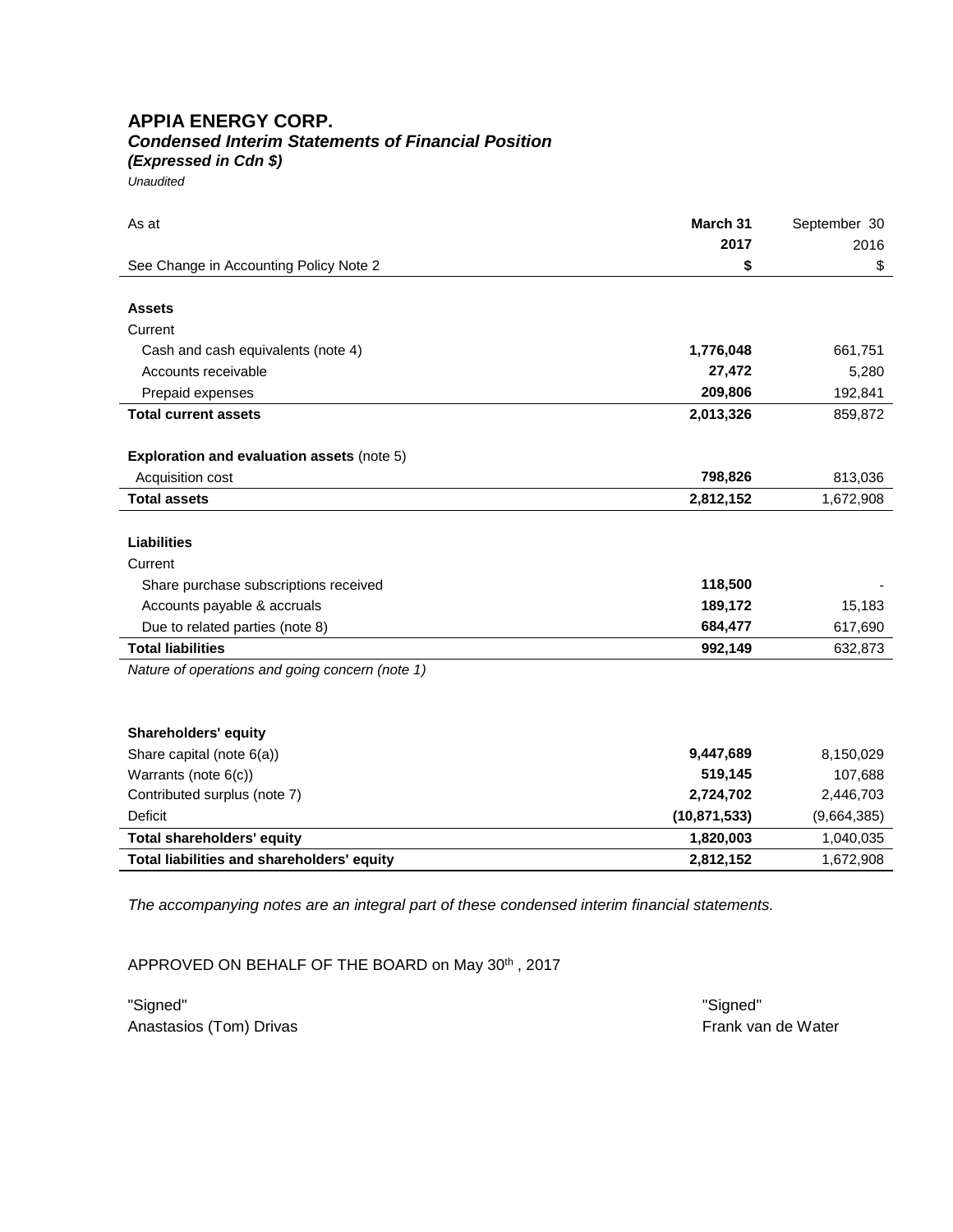## **APPIA ENERGY CORP.** *Condensed Interim Statements of Changes in Equity (Expressed in Cdn \$)*

| Unaudited |  |
|-----------|--|
|           |  |

| See Change in Accounting Policy<br>Note 2         | <b>Share Capital</b> | Warrants<br>S | Contributed<br>Surplus \$ | Deficit<br>\$  | Total<br>S  |
|---------------------------------------------------|----------------------|---------------|---------------------------|----------------|-------------|
| At September 30, 2015                             | 7,835,123            |               | 2,413,538                 | (9,354,314)    | 894,347     |
| Net loss and comprehensive loss for<br>the period |                      |               |                           | (90, 131)      | (90, 131)   |
| At March 31, 2016                                 | 7,835,123            |               | 2,413,538                 | (9,444,445)    | 804,216     |
| Working Capital Units private                     |                      |               |                           |                |             |
| placement, net                                    | 314,906              |               |                           |                | 314,906     |
| Valuation of warrants issued                      |                      | 104,295       |                           |                | 104,295     |
| Valuation of broker warrants                      |                      | 3,393         |                           |                | 3,393       |
| Share-based compensation                          |                      |               | 33,165                    |                | 33,165      |
| Net loss and comprehensive loss for               |                      |               |                           |                |             |
| the period                                        |                      |               |                           | (219, 940)     | (219, 940)  |
| At September 30, 2016                             | 8,150,029            | 107,688       | 2,446,703                 | (9,664,385)    | 1,040,035   |
| Flow-through shares private                       |                      |               |                           |                |             |
| placement, net                                    | 202,718              |               |                           |                | 202,718     |
| Valuation of broker warrants                      |                      | 10,158        |                           |                | 10,158      |
| Working capital units private                     |                      |               |                           |                |             |
| placement, net                                    | 1,094,942            |               |                           |                | 1,094,942   |
| Valuation of warrants issued                      |                      | 401,299       |                           |                | 401,299     |
| Share-based compensation                          |                      |               | 277,999                   |                | 277,999     |
| Net loss and comprehensive loss for               |                      |               |                           |                |             |
| the period                                        |                      |               |                           | (1,207,148)    | (1,207,148) |
| At March 31, 2017                                 | 9,447,689            | 519,145       | 2,724,702                 | (10, 871, 533) | 1,820,003   |

*The accompanying notes are an integral part of these condensed interim financial statements.*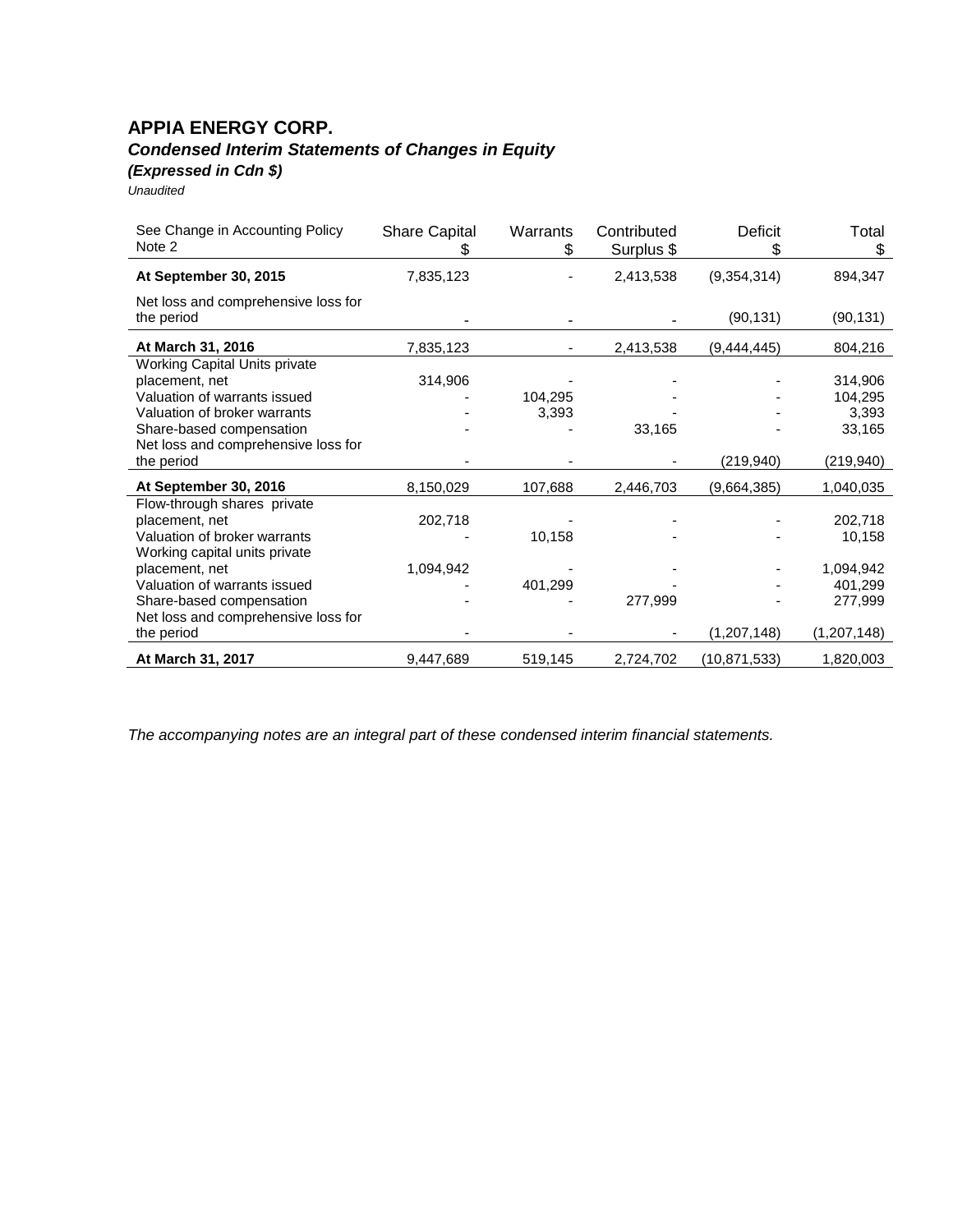## **APPIA ENERGY CORP.**

## *Condensed Interim Consolidated Statements of Loss, and Comprehensive Loss (Expressed in Cdn \$)*

*(Unaudited)*

|                                                   | For the three months<br>ended<br>March 31 |            |               | For the six months<br>ended<br>March 31 |
|---------------------------------------------------|-------------------------------------------|------------|---------------|-----------------------------------------|
|                                                   | 2017                                      | 2016       | 2017          | 2016                                    |
| See Change in Accounting Policy Note 2            | \$                                        | \$         | \$            | \$                                      |
| <b>Expenses</b>                                   |                                           |            |               |                                         |
| Operating activities                              |                                           |            |               |                                         |
| <b>Exploration Expenses</b>                       | 501,087                                   | 17,679     | 656,582       | 24,024                                  |
| Less: provincial refunds                          | (17, 029)                                 |            | (17, 029)     | (21, 209)                               |
| <b>Net Exploration Expenses</b>                   | 484,058                                   | 17,679     | 639,553       | 2,815                                   |
| Acquisition cost of properties dropped            |                                           |            | 15,819        |                                         |
| General and administrative activities:            |                                           |            |               |                                         |
| Professional fees                                 | 14,317                                    | 3,512      | 25,213        | 8,274                                   |
| Management fees and salaries                      | 38,913                                    | 25,113     | 68,613        | 53,800                                  |
| Office and general                                | 12,699                                    | 8,142      | 21,804        | 15,011                                  |
| Investor relations                                | 125,884                                   | 5,200      | 160,049       | 12,549                                  |
| Share-based compensation                          | 275,612                                   |            | 277,999       |                                         |
| General and administrative expenses               | 467,425                                   | 41,966     | 553,678       | 89,634                                  |
| Loss for the period before the following          | (951, 483)                                | (59, 646)  | (1, 209, 050) | (92, 449)                               |
| Interest income                                   | 1,010                                     | 1,194      | 1,902         | 2,318                                   |
| Net loss and comprehensive loss for the<br>period | (950, 473)                                | (58, 452)  | (1, 207, 148) | (90, 131)                               |
|                                                   |                                           |            |               |                                         |
| Basic and diluted loss per share                  | 0.02                                      | 0.00       | 0.03          | 0.00                                    |
| Weighted average number of shares outstanding     | 48,696,000                                | 41,616,000 | 46,243,000    | 41,616,000                              |

*The accompanying notes are an integral part of these condensed interim financial statements.*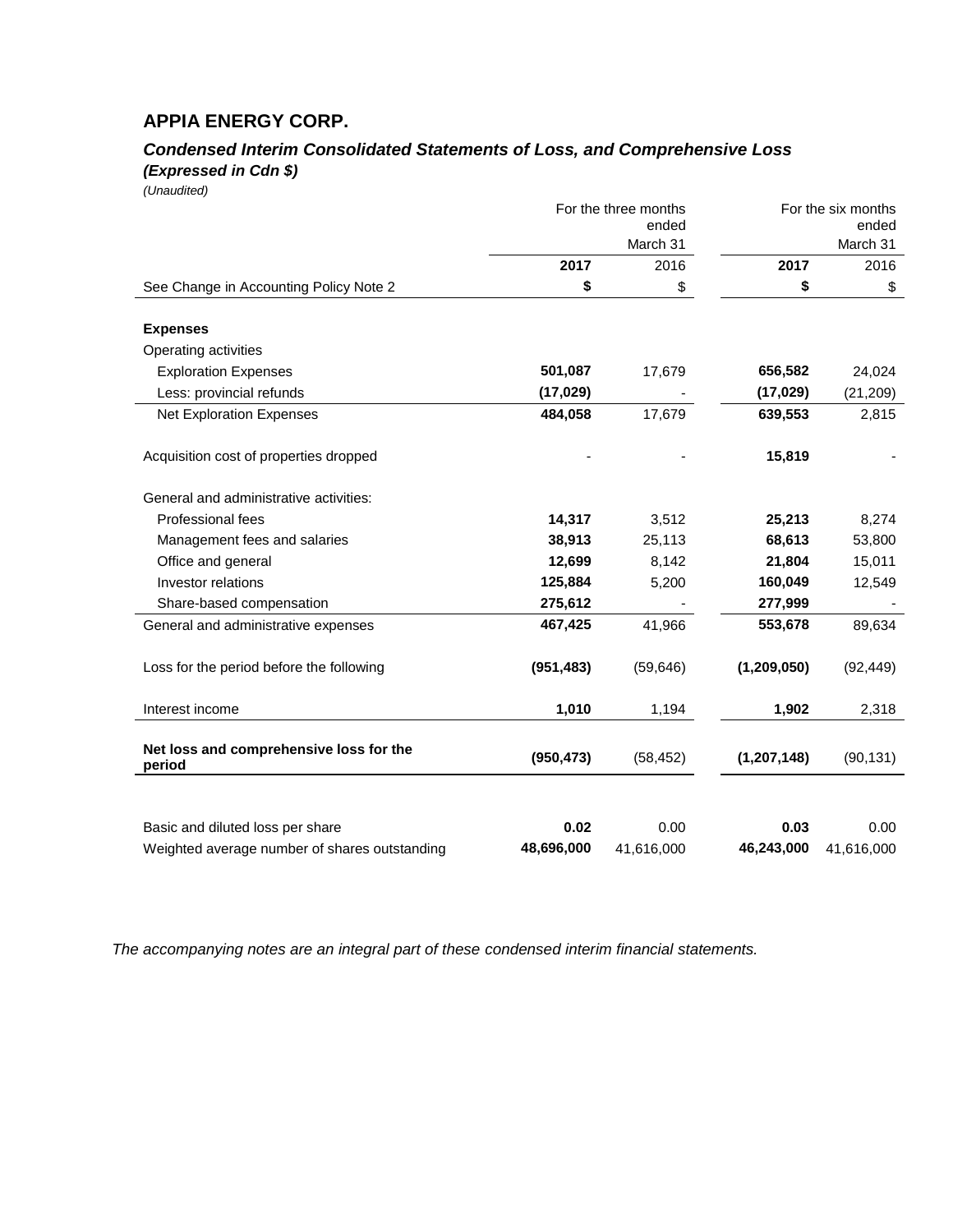## **APPIA ENERGY CORP.** *Condensed Interim Statements of Cash Flows*

*(Expressed in Cdn \$)*

*Unaudited*

|                                                     | For the six months ended<br>March 31 |           |
|-----------------------------------------------------|--------------------------------------|-----------|
|                                                     | 2017                                 | 2016      |
| See Change in Accounting Policy Note 2              | \$                                   | \$        |
| <b>Operating activities</b>                         |                                      |           |
| Net loss for the year                               | (1, 207, 148)                        | (90, 131) |
| Items not affecting cash:                           |                                      |           |
| Share-based compensation                            | 277,999                              |           |
| Acquisition cost of properties dropped              | 15,819                               |           |
|                                                     | (913, 330)                           | (90, 131) |
| Net change in non-cash working capital              |                                      |           |
| Accounts receivable                                 | (22, 192)                            | 754       |
| Prepaid expenses                                    | (16, 965)                            | (5,910)   |
| Accounts payable and accrued liabilities            | 173,989                              | 24,874    |
| Due to related parties                              | 66,787                               | 20,908    |
| Net cash used in operating activities               | (711, 711)                           | (49, 505) |
|                                                     |                                      |           |
| <b>Investing activities</b>                         |                                      |           |
| Exploration and evaluation assets acquisition costs | (1,609)                              | (27, 974) |
| Net cash from investing activities                  | (1,609)                              | (27, 974) |
|                                                     |                                      |           |
| <b>Financing activities</b>                         |                                      |           |
| Private placement of flow-through shares            | 234,180                              |           |
| Private placement of working capital units          | 1,585,725                            |           |
| Share subscriptions received in advance             | 118,500                              |           |
| Share issue expense                                 | (110, 788)                           |           |
| Net cash from financing activities                  | 1,827,617                            |           |
|                                                     |                                      |           |
| Change in cash and cash equivalents                 | 1,114,297                            | (77, 479) |
| Cash and cash equivalents, beginning of period      | 661,751                              | 661,087   |
| Cash and cash equivalents, end of period            | 1,776,048                            | 583,608   |
|                                                     |                                      |           |

*The accompanying notes are an integral part of these condensed interim financial statements.*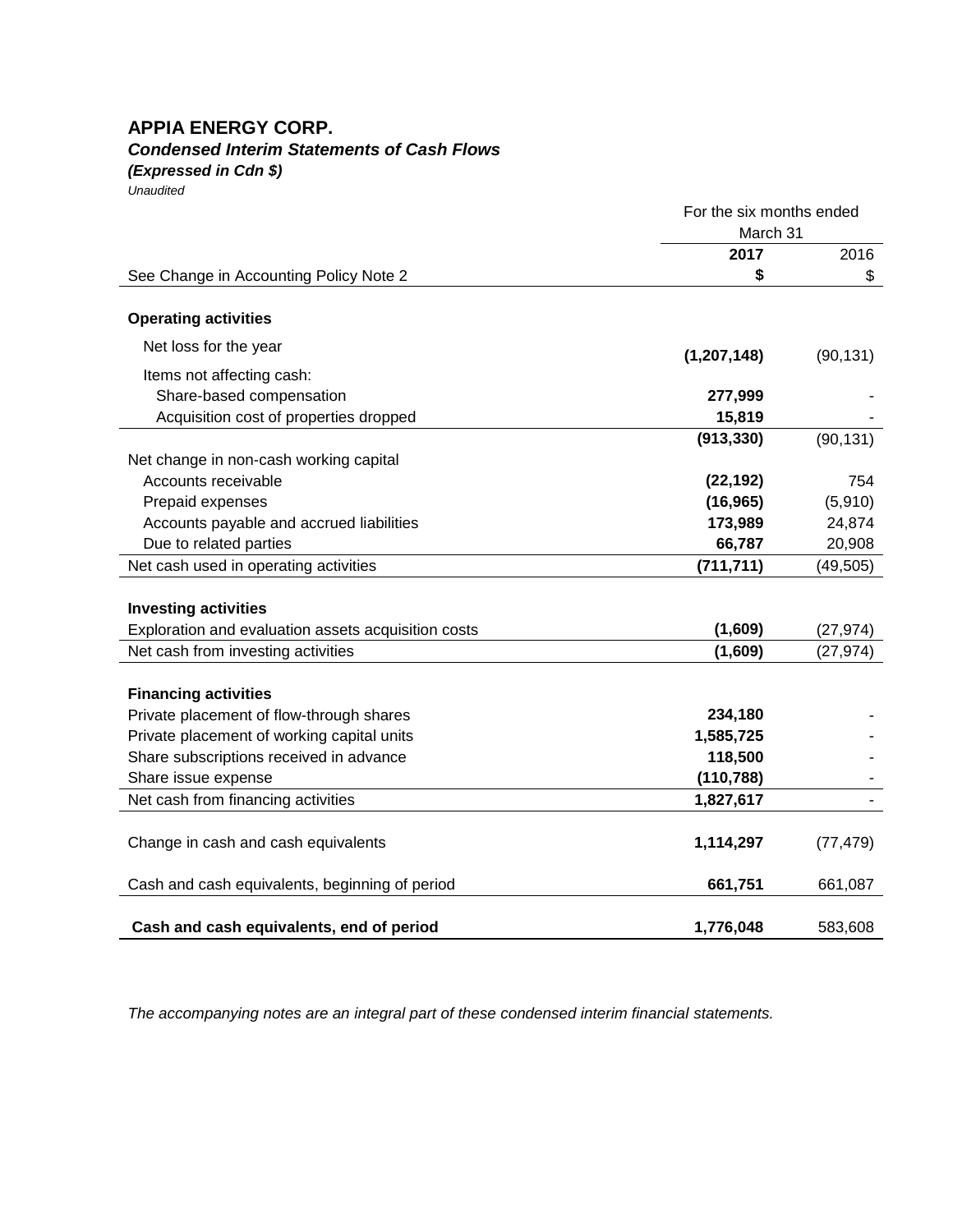#### **APPIA ENERGY CORP.** *Notes to Financial Statements* **March 31, 2017 (expressed in Canadian dollars unless otherwise stated) (Unaudited)**

#### **1. Nature of operations and going concern**

Appia Energy Corp. ("Appia" or "the Company") is incorporated under the Canada Business Corporations Act and is listed on the Canadian Securities Exchange (CSE: "API"). The Company is evaluating its mineral resource properties in Ontario and Saskatchewan to determine whether the properties contain resources that are economically recoverable. The registered office and location of corporate records is Suite 500, 2 Toronto Street, Toronto, Ontario.

The accompanying unaudited condensed interim financial statements ("Financial Statements") of the Company have been prepared by, and are the responsibility of, the Company's management. The Company's independent auditor has not performed a review of these Financial Statements.

These Financial Statements have been prepared on a going concern basis which assumes that the Company will be able to realize its assets and discharge its liabilities in the normal course of business for the foreseeable future. As at March 31, 2017 the Company had no sources of operating cash flows. The Company will therefore require additional funding which, if not raised, would result in the curtailment of activities and project delays. The Company had a working capital of \$1,021,177 as at March 31, 2017, after providing for \$684,477 due to related parties, and has incurred losses since inception, including expenditures of \$6,246,357 for exploration and evaluation of its mineral properties, resulting in an accumulated deficit of \$10,871,533 as at March 31, 2017. The Company's ability to continue as a going concern is uncertain and is dependent upon its ability to continue to raise adequate financing. There can be no assurance that the Company will be successful in this regard, and therefore, there is doubt regarding the Company's ability to continue as a going concern and the use of accounting principles applicable to a going concern. These financial statements do not reflect adjustments that would be necessary if the going concern assumption were not appropriate. If the going concern assumption is not appropriate for these financial statements, then adjustments to the carrying values of the assets and liabilities, the expenses and the balance sheet classifications, which could be material, would be necessary.

The recoverability of the carrying cost of its resource properties is dependent upon the existence of resources that are economically recoverable, confirmation of the Company's ownership interests in the claims, the ability of the Company to obtain necessary financing to complete the exploration and the development of the properties, and upon future profitable production, or proceeds from the disposition of the properties.

#### **2. Basis of preparation and statement of compliance with IAS 34**

These Financial Statements form part of the period covered by the Company's International Financial Reporting Standards ("IFRS") annual consolidated financial statements and have been prepared in accordance with IAS 34 - *Interim Financial Reporting* on the basis of IFRS standards and interpretations expected to be effective as at the Company's fiscal year end, September 30, 2017.

These Financial Statements do not contain all the disclosures required by IFRS for annual financial statements and should be read in conjunction with the Company's audited annual consolidated financial statements for the year ended September 30, 2016 prepared in accordance with International Accounting Standards as issued by the International Accounting Standards Board ("IASB") and interpretations of the International Financial Reporting Interpretations Committee ("IFRIC") in effect as of September 30, 2016.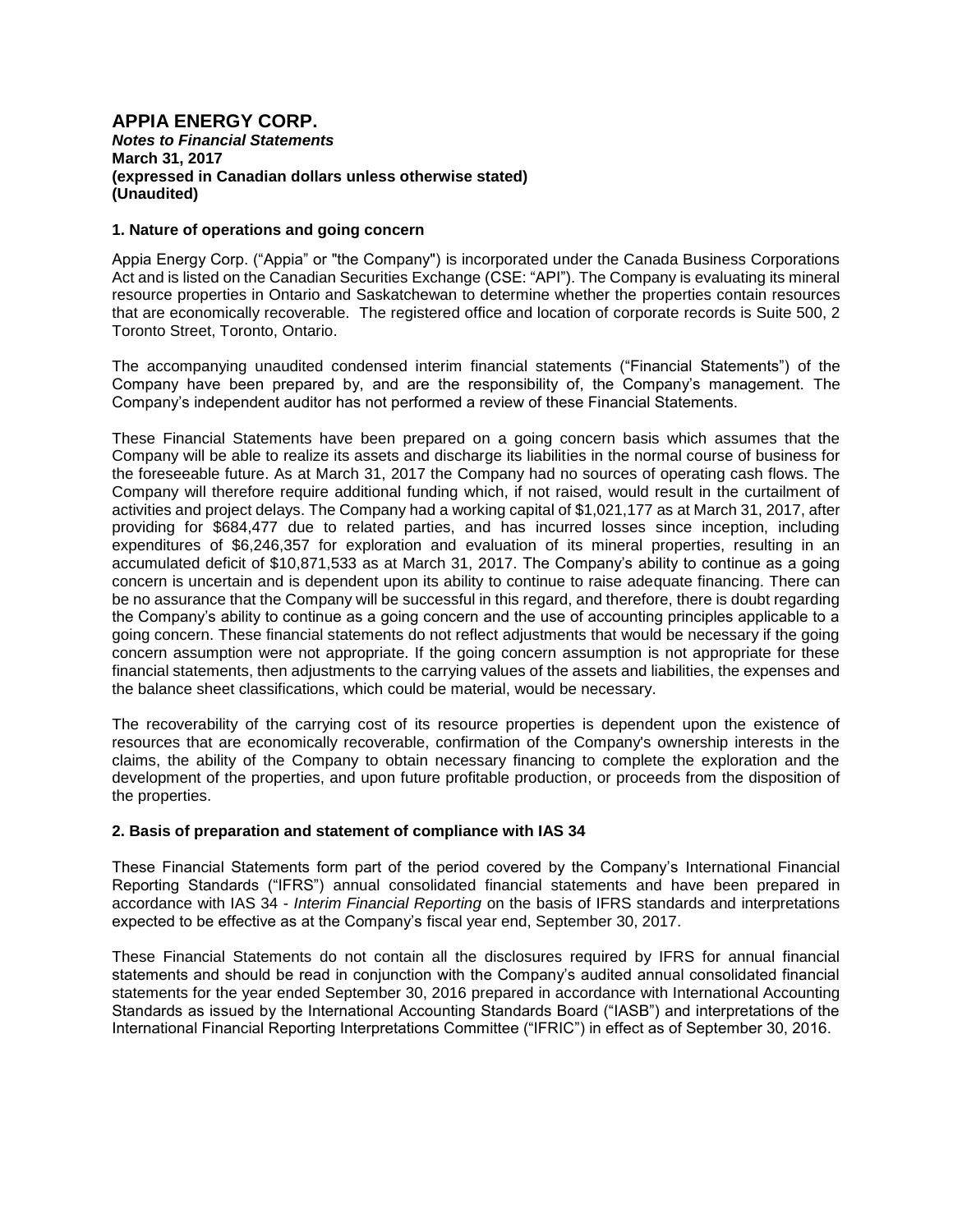In the opinion of management, all adjustments considered necessary for fair presentation have been included in these Financial Statements. Operating results for the six months ended March 31, 2017 may not be indicative of the results that may be expected for the year ending September 30, 2017.

#### **3. Summary of significant accounting policies**

Readers should refer to the September 30, 2016 annual consolidated financial statements for the accounting policies used in the preparation of these Financial Statements and the effect of the voluntary change in accounting policy. The IASB continues to amend and add to current IFRS standards and interpretations with several projects underway. Accordingly, the accounting policies adopted by the Company for the Company's IFRS annual consolidated financial statements will be determined as at September 30, 2017 and if a new policy differs materially from the accounting policies used in the preparation of these Financial Statements, these Financial Statements will be restated to retrospectively account for the application of those policies adopted at September 30, 2017.

#### **4. Cash and cash equivalents**

Cash and cash equivalents comprises cash and investments in Canadian Chartered Bank demand money market funds.

On December 30, 2016, the Company completed a private placement of 1,301,000 flow-through shares for gross proceeds of \$234,180. These funds were committed to be expended on Canadian Exploration Expenditures ("CEE") and were expended in the current quarter.

#### **5. Exploration and evaluation assets Acquisition costs**

|                                        | Ontario            |              |           |
|----------------------------------------|--------------------|--------------|-----------|
|                                        | <b>Elliot Lake</b> | Saskatchewan | Total     |
|                                        |                    |              |           |
| Balance, September 30, 2015            | 602.593            | 178,887      | 781,480   |
| Total additions for the period         |                    | 31,556       | 31,556    |
| Balance, September 30, 2016            | 602.593            | 210,443      | 813,036   |
| Total additions for the period         |                    | 1.609        | 1,609     |
| Acquisition cost of properties dropped |                    | (15, 819)    | (15, 819) |
| Balance, March 31, 2017                | 602.593            | 196.233      | 798,826   |

#### **Ontario, Elliot Lake**

On November 1, 2007, the Company acquired a 100% interest in 61 mining claims known as the Elliot Lake property located in Beange, Bolger, Bouck, Buckles, Gunterman and Joubin Townships, Sault Ste. Marie Mining Division in the Province of Ontario from Canada Enerco Corp. ("CEC"), a company controlled by the President, CEO and Director of the Company. CEC retains the right to a 1% Uranium Production Payment Royalty and a 1% Net Smelter Returns Royalty on any precious or base metals payable, provided that the price of uranium is greater than US\$130 per pound.

Appia holds over 13,008 hectares (32,143 acres) encompassing five mineralized zones in the Elliot Lake area of northern Ontario. The zones are called Teasdale, Banana Lake, Canuc, Bouck Lake and Buckles Lake. Since the inception of mining, the Elliot Lake area has produced over 300 M lbs of  $U_3O_8$  and is the only mining camp in Canada with significant historical commercial REE production.

#### **Saskatchewan, Athabasca Basin**

Beginning in fiscal 2011, the Company participated in staking properties in Saskatchewan.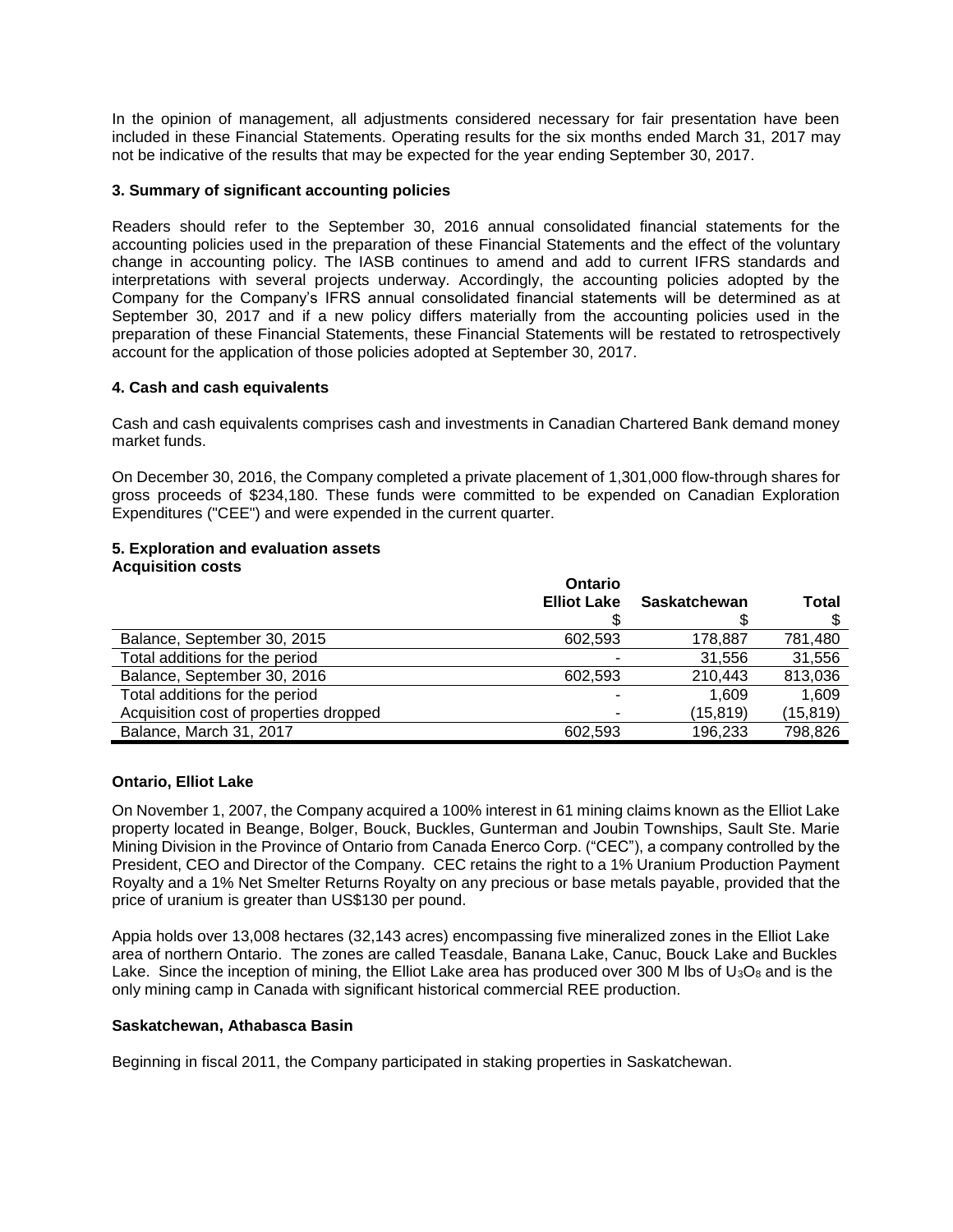In March 2016, the Company acquired by staking, a total of 46,623 hectares (115,208 acres) in the Athabasca Basin area in Saskatchewan.

In August 2016, Appia acquired an additional 5,970 hectares (14,752 acres) contiguous to the "Loranger" property in the Athabasca Basin, Saskatchewan, covering a 20 km aeromagnetic and electromagnetic trend to the southwest of the property.

On January 17, 2017 the Company received the necessary work permits in order to complete ground gravity surveys and conduct a diamond drill program on the Loranger property, Athabasca Basin, Saskatchewan. The ground surveys were completed in February. The diamond drilling equipment was mobilized at the end of February.

In January 2017, Appia acquired an additional 2,682 hectares (6,627 acres) contiguous to the "Loranger" property to the southeast in the Athabasca Basin, Saskatchewan.

At March 31, 2017 the Company held a total of 63,607 hectares (157,177 acres) in Saskatchewan, including a 90% interest in 1,518 hectares (3,751 acres).

#### **Exploration and evaluation expenses**

Amounts expended to date for exploration and evaluation activities for each area are summarized below. These amounts have been charged to the statement of loss and comprehensive loss.

|                                | Ontario            | <b>Saskatchewan</b> |           |
|--------------------------------|--------------------|---------------------|-----------|
|                                | <b>Elliot Lake</b> |                     | Total     |
|                                |                    |                     |           |
| Balance, September 30, 2015    | 5,339,814          | 187,071             | 5,526,885 |
| Total additions for the period | 10,540             | 73.559              | 84,099    |
| Saskatchewan refund            |                    | (21, 209)           | (21, 209) |
| Balance, September 30, 2016    | 5,350,354          | 239,421             | 5,589,775 |
| Total additions for the period | 23,297             | 633,285             | 656,582   |
| Balance, March 31, 2017        | 5,373,651          | 872,706             | 6,246,357 |

#### **6. Share capital**

#### **(a) Common shares**

The Company is authorized to issue an unlimited number of no par value common shares. The following table provides the details of changes in the number of issued common shares

|                                                           | <b>Number</b> | <b>Amount</b> |
|-----------------------------------------------------------|---------------|---------------|
|                                                           | #             | \$            |
| Balance, September 30, 2015                               | 41,616,078    | 7,835,123     |
| Working Capital Units private placement June 27, 2016     | 1,315,000     | 263,000       |
| Working Capital Units private placement September 8, 2016 | 75,000        | 15.000        |
| Flow - through Units private placement September 8, 2016  | 750,000       | 150,000       |
| Broker compensation shares issued                         | 35,000        | (3,393)       |
| Less: Value associated with warrants issued               |               | (104, 295)    |
| Share issue costs                                         |               | (5,406)       |
| Balance, September 30, 2016                               | 43,791,078    | 8,150,029     |
| Flow - through shares private placement December 30,      | 1,301,000     | 234,180       |
| 2016                                                      |               |               |
| Working capital units private placement January 23, 2017  | 5,000,000     | 1.000.000     |
| Working capital units private placement January 27, 2017  | 405,000       | 81.000        |
| Working capital units private placement March 23, 2017    | 1.442.071     | 504.725       |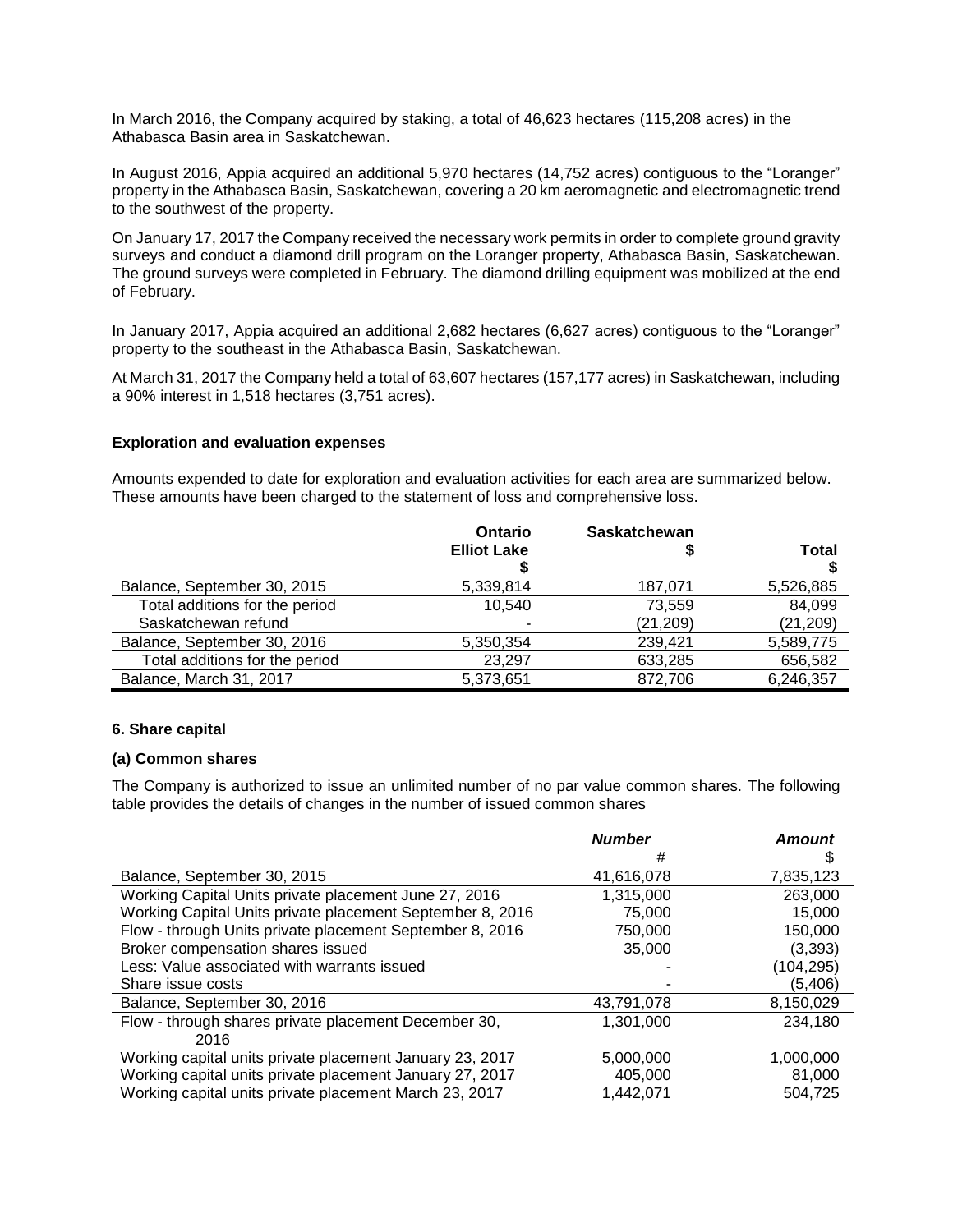| Less: Value associated with broker warrants issued | ۰          | (10, 158)  |
|----------------------------------------------------|------------|------------|
| Less: Value associated with warrants issued        | -          | (401.299)  |
| Share issue costs                                  | -          | (110, 788) |
| Balance, March 31, 2017                            | 51.939.149 | 9.447.689  |

On June 28, 2016, the Company completed a first tranche of a non-brokered private placement with the sale of 1,315,000 working capital units ("WC Units") at \$0.20 per WC Unit for gross proceeds of \$263,000. Each WC Unit consists of one common share and one common share purchase warrant entitling the holder to purchase one common share at a price of \$0.30 per WC Warrant Share until the earlier of: three years from closing date; and in the event that the closing price of the Common Shares on the Canadian Securities Exchange is at least \$0.50 for twenty consecutive trading days, and the 20<sup>th</sup> trading day is at least four months from the closing date, the date which is thirty days from the final trading day.

The Company paid a finder's fee of 35,000 common shares and 35,000 broker warrants. Each broker warrant entitles the holder to acquire one common share at \$0.20 until December 27, 2017.

On September 8, 2016, the Company completed a second tranche of the non-brokered private placement with the sale of 75,000 working capital units ("WC Units") at \$0.20 per WC Unit for gross proceeds of \$15,000 and 750,000 flow-through units ("FT Units) at a price of \$0.20 per FT Unit for proceeds of \$150,000.

Each WC Unit consists of one common share and one common share purchase warrant entitling the holder to purchase one common share at a price of \$0.30 per WC Warrant Share until the earlier of: three years from closing date; and in the event that the closing price of the Common Shares on the Canadian Securities Exchange is at least \$0.50 for twenty consecutive trading days, and the 20<sup>th</sup> trading day is at least four months from the closing date, the date which is thirty days from the final trading day.

Each FT Unit consists of one common share and one-half common share purchase warrant entitling the holder to purchase one common share at a price of \$0.35 per Warrant Share exercisable for a period of eighteen months following the closing date, subject to earlier expiry on the trigger date.

On December 30, 2016, the Company completed a non-brokered private placement with the sale of 1,301,000 flow-through shares ("FT Shares") at \$0.18 per FT Share for gross proceeds of \$234,180. The Company paid cash finder's fees of \$18,014 and issued 100,080 broker warrants. Each broker warrant entitles the holder to acquire a common share of Appia at \$0.18 until December 30, 2018. An insider of the Company subscribed for 50,000 FT Shares.

On January 23, 2017, the Company completed a first tranche of a non-brokered private placement with the sale of 5,000,000 working capital units ("WC Units") at \$0.20 per WC Unit for gross proceeds of \$1,000,000. Each WC Unit consists of one common share and one common share purchase warrant entitling the holder to purchase one common share at a price of \$0.30 per WC Warrant Share until the earlier of: five years from closing date; and in the event that the closing price of the Common Shares on the Canadian Securities Exchange is at least \$0.60 for twenty consecutive trading days, and the  $20<sup>th</sup>$  trading day is at least four months from the closing date, the date which is thirty days from the final trading day.

The Company paid a cash finder's fee of \$57,500 to eligible finders.

On January 27, 2017, the Company completed an additional tranche of a non-brokered private placement with the sale of 405,000 working capital units ("WC Units") at \$0.20 per WC Unit for gross proceeds of \$81,000. Each WC Unit consists of one common share and one common share purchase warrant entitling the holder to purchase one common share at a price of \$0.30 per WC Warrant Share until the earlier of: five years from closing date; and in the event that the closing price of the Common Shares on the Canadian Securities Exchange is at least \$0.60 for twenty consecutive trading days, and the  $20<sup>th</sup>$  trading day is at least four months from the closing date, the date which is thirty days from the final trading day.

The Company paid a cash finder's fee of \$5,000 to an eligible finder.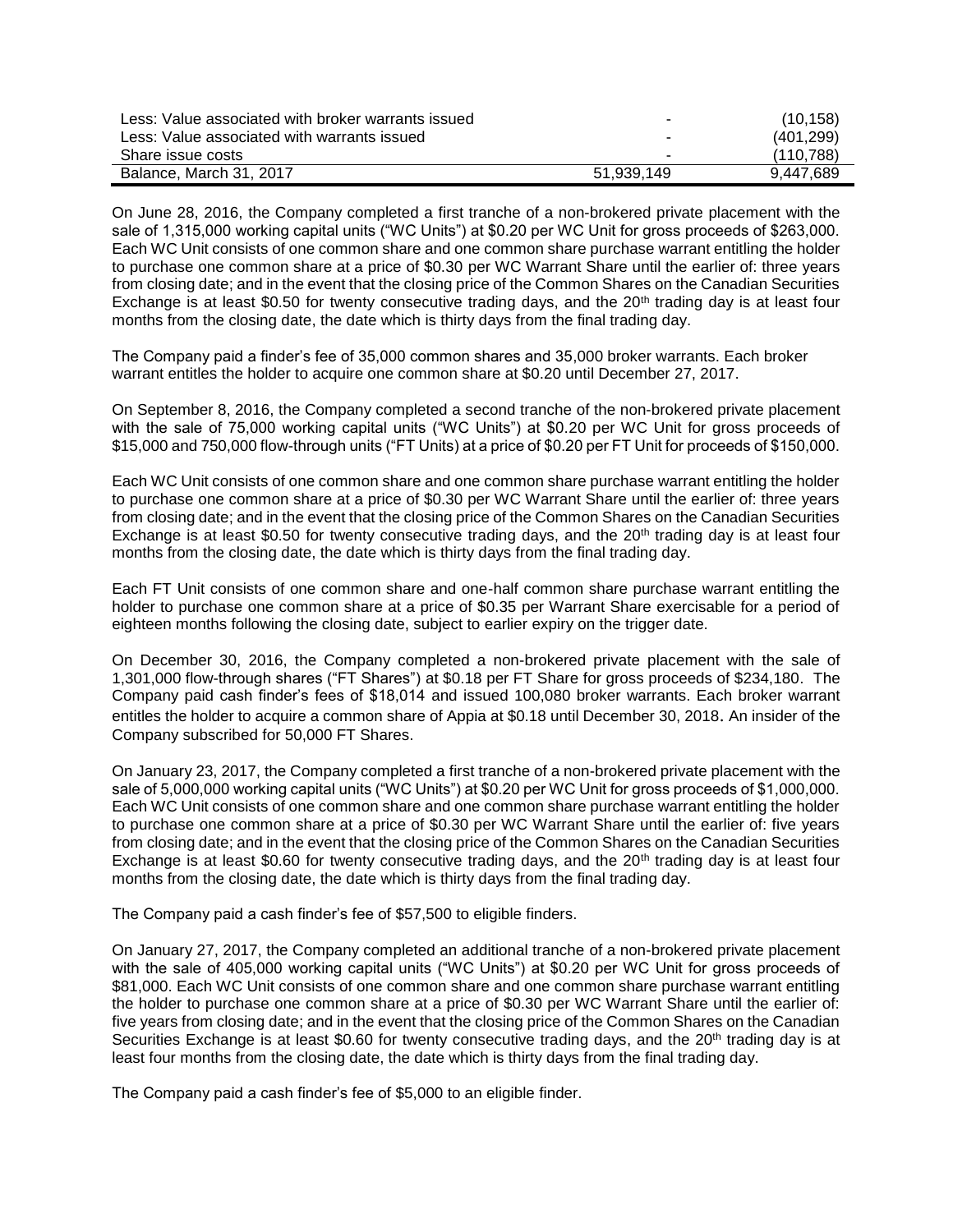On March 23, 2017, the Company completed a first tranche of a non-brokered private placement with the sale of 1,442,071 working capital units ("WC Units") at \$0.35 per WC Unit for gross proceeds of \$504,725. Each WC Unit consists of one common share and one common share purchase warrant entitling the holder to purchase one common share at a price of \$0.50 per WC Warrant Share until March 24, 2019.

The Company paid a cash finder's fee of \$5,373 to eligible finders.

All securities issued pursuant to the above referenced private placements are subject to a statutory four months hold period.

#### **(b) Common share purchase options**

The Company has a stock option plan for the benefit of directors, officers and consultants. The total number of shares which may be reserved and set aside for issuance to eligible persons may not exceed 10% of the issued and outstanding common shares.

As at March 31, 2017, 3,850,000 common shares were reserved for the exercise of stock options granted under the Company's stock option plan (the "Plan").

The following table provides the details of changes in the number of issued common share purchase options during the period:

|                                                   | <b>Options</b><br># | Weighted-average<br>exercise price |
|---------------------------------------------------|---------------------|------------------------------------|
| Outstanding at September 30, 2015                 | 2,600,000           | 1.25                               |
| Expired, unexercised                              | (1,400,000)         | 1.25                               |
| Granted                                           | 900,000             | 0.19                               |
| Outstanding and exercisable at September 30, 2016 | 2,100,000           | 0.80                               |
| Surrendered                                       | (1,200,000)         | 1.25                               |
| Granted                                           | 2,950,000           | 0.30                               |
| Outstanding at March 31, 2017                     | 3,850,000           | 0.28                               |
| Exercisable at March 31, 2017                     | 2,075,000           | 0.27                               |
|                                                   |                     |                                    |

In April 2016 the Company announced the appointment of a Director of Saskatchewan Operations and made a grant of 500,000 share purchase options exercisable at \$0.10 for a period of five years.

In August 2016 the Company engaged Palisade Global Investments Ltd as advisory consultants and made a grant of 300,000 share purchase options exercisable at \$0.30 for a period of 22 months.

In August 2016 the Company issued 100,000 options to a Consultant of the Company exercisable at \$0.30 for a period of five years.

On December 16, 2016 directors surrendered 1,200,000 options.

On February 1, 2017 the Company granted 2,950,000 options to purchase common shares exercisable at \$0.30 per share for five years to six directors and three consultants.

| Number of     | <b>Number</b> | Remaining        | Exercise price per | Expiry date     |
|---------------|---------------|------------------|--------------------|-----------------|
| stock options | exercisable   | contractual life | share              |                 |
| 500,000       | 250,000       | 48.5 months      | \$0.10             | April 14, 2021  |
| 300,000       | 300,000       | 15.0 months      | \$0.30             | June 30, 2018   |
| 100.000       | 50,000        | 52.7 months      | \$0.30             | August 22, 2021 |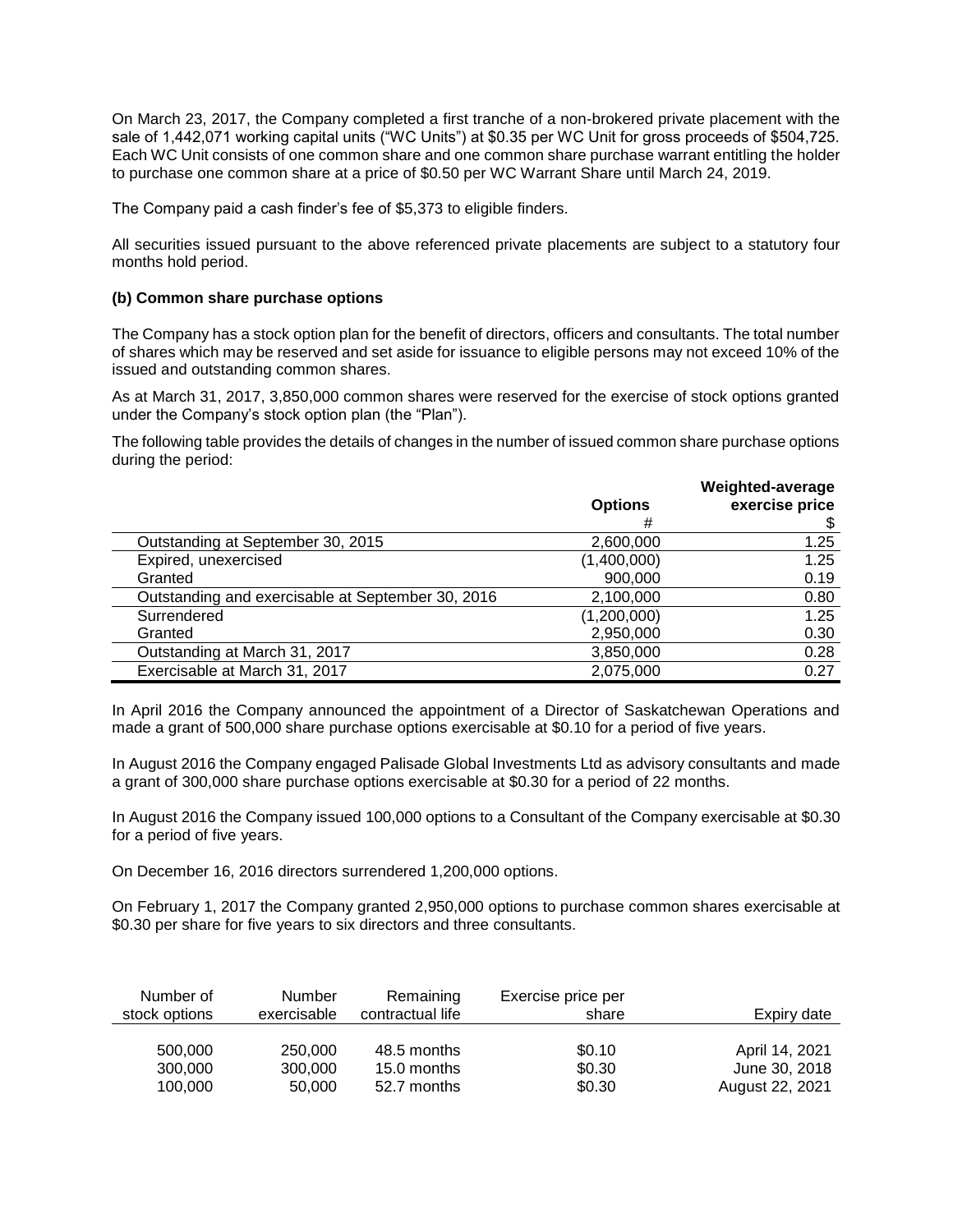| : 950.000 | .000<br>4                    | 58<br>months | \$0.30 | _<br>2022<br>Februarv |
|-----------|------------------------------|--------------|--------|-----------------------|
| 3,850,000 | 5,000<br>075<br><u>. v i</u> |              |        |                       |

The weighted average fair value of all the options granted and outstanding is \$0.28 per option, each contract fair value having been estimated at the date of grant using the Black-Scholes pricing model with the following assumptions: risk-free weighted-average interest rate of 0.65%-1.98%, expected dividend yield of nil, expected volatility of 84.97%-141% and expected life term from 22 to 60 months. Under this method of calculation, the Company has recorded \$277,999 as stock based compensation for the six months ended March 31, 2017, being the fair value of the options vested during the period. Options that have been issued and remain outstanding vest half immediately on the date of grant and half twelve months from the date of grant.

#### **(c) Warrants**

On certain issuances of common shares, the Company grants warrants entitling the holder to acquire additional common shares of the Company, and the Company grants warrants as consideration for services associated with the placement of such common share issues.

The following table provides the details of changes in the number of outstanding common share purchase warrants:

|                                   | <b>Number</b> |         |  |
|-----------------------------------|---------------|---------|--|
|                                   | #             |         |  |
| Balance September 30, 2015        |               |         |  |
| Private placement warrants issued | 1,765,000     | 104.295 |  |
| Broker warrants issued            | 35,000        | 3,393   |  |
| Balance September 30, 2016        | 1,800,000     | 107,688 |  |
| Broker warrants issued            | 100,080       | 10,158  |  |
| Private placement warrants issued | 6,847,071     | 401,299 |  |
| Balance March 31, 2017            | 8,747,151     | 519,145 |  |

Certain issuances of common shares include warrants entitling the holder to acquire additional common shares of the Company. A summary of the outstanding warrants is as follows:

|                         | <b>Number</b> | Remaining        | Exercise price |                   |
|-------------------------|---------------|------------------|----------------|-------------------|
|                         | exercisable   | contractual life | per share      | Expiry date       |
| Warrants                | 35,000        | 11.9 months      | \$0.20         | December 27, 2017 |
| Warrants                | 375,000       | 14.3 months      | \$0.35         | March 8, 2018     |
| Warrants                | 100,080       | 24 months        | \$0.18         | December 30, 2018 |
| Warrants                | 1.442.071     | 23.8 months      | \$0.35         | March 24, 2019    |
| Warrants                | 1,315,000     | 29.9 months      | \$0.30         | June 27, 2019     |
| Warrants                | 75,000        | 32.3 months      | \$0.30         | September 8, 2019 |
| Warrants                | 5,000,000     | 57.7 months      | \$0.30         | January 20, 2022  |
| Warrants                | 405,000       | 58 months        | \$0.30         | January 30, 2022  |
| Balance, March 31, 2017 | 8,747,151     |                  |                |                   |

The fair value of the warrants issued in the quarter was estimated using the Black-Scholes option pricing model with the following assumptions: risk-free weighted-average interest of 1.12%-1.14%, expected dividend yield of nil, average expected volatility of 83.85%-97.56% and expected life term of 24 months. Under this method of calculation, the Company recorded \$411,458 as the value of the warrants issued during the period ended March 31, 2017.

The number of common shares outstanding on March 31, 2017 was 51,939,149. Taking into account outstanding share purchase options and warrants, the fully diluted number of common shares that could have been outstanding on March 31, 2017 was 64,536,300.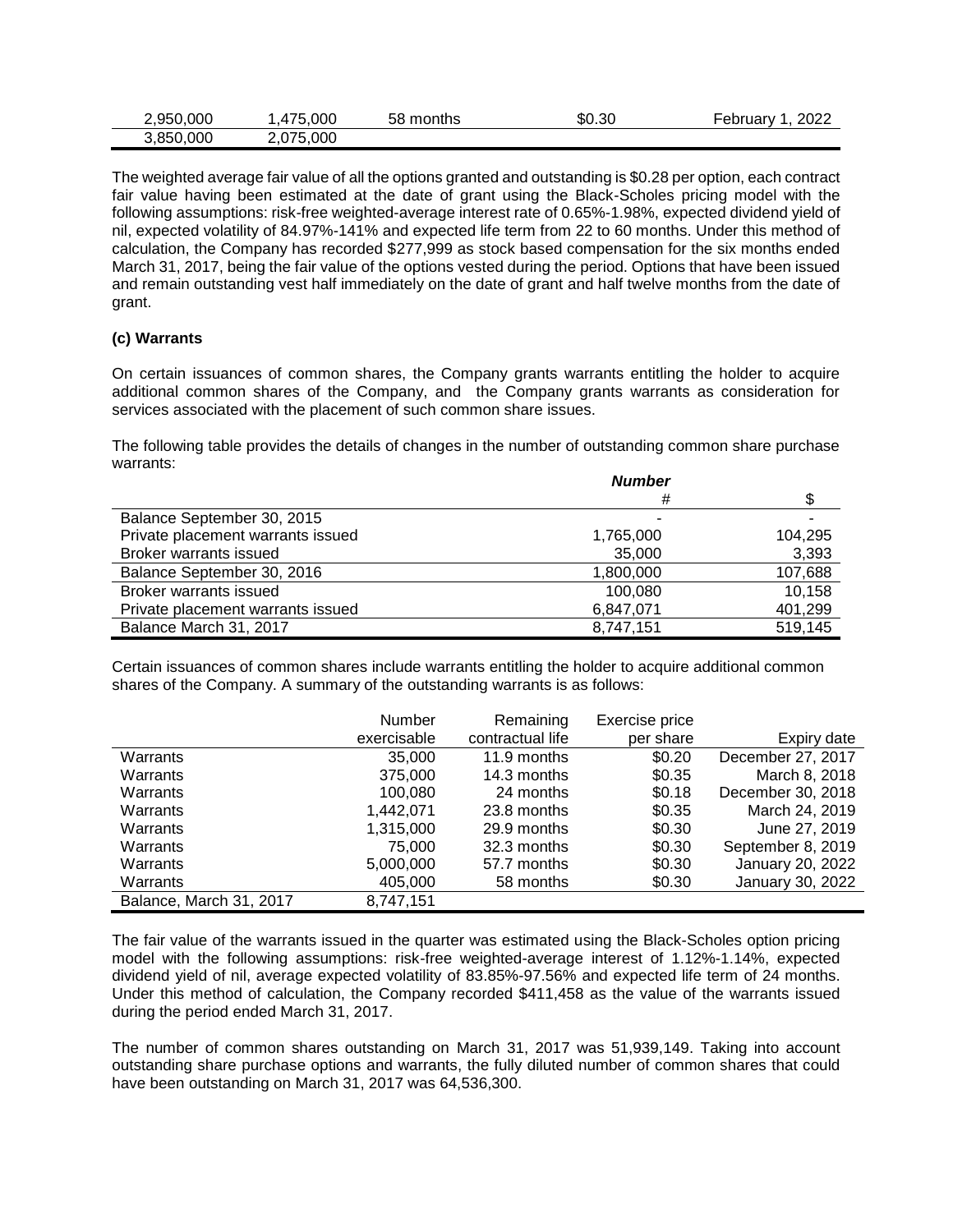#### **7. Contributed surplus**

A summary of changes in contributed surplus is as follows:

|                             | Amount    |
|-----------------------------|-----------|
|                             |           |
| Balance, September 30, 2015 | 2,413,538 |
| Share-based compensation    | 33,165    |
| Balance, September 30, 2016 | 2,446,703 |
| Share-based compensation    | 277.999   |
| Balance, March 31, 2017     | 2.724.702 |

#### **8. Related party transactions**

During the three and six months ended March 31, 2017, the Company incurred related party expenses of \$37,013 (2016 – \$30,111) and \$77,718 (2016 - \$55,799). These expenses related to management fees paid or payable to key management personnel; Tom Drivas, Chief Executive Officer, Frank van de Water, Secretary and Chief Financial Officer, Michael D'Amico, Chief Financial Officer until December 31, 2015, James Sykes, from March 2, 2017, and office administration services paid to Romios Gold Resources Inc., a company with a number of common directors and officers. The amount charged for office administration services is included under office and general expenses. As at March 31, 2017 \$19,757 (2016 - \$10,567) was due and payable to these related parties.

At March 31, 2017, \$568,306 (2016 - \$508,306) of accumulated related party expenditures was payable to Tom Drivas. Canada Enerco Corp., a company controlled by Tom Drivas was owed \$29,658, which was paid in April 2017.

Key management personnel were not paid post-retirement benefits, termination benefits, or other long-term benefits during the six months ended March 31, 2017 and 2016.

During the three months ended March 31, 2017, the Company incurred expenses of \$4,000 (2016 – \$4,000) and \$10,000 for the six months ended March 31, 2017 (2016 - \$10,000) related to directors' fees to independent directors. At March 31, 2017, \$55,000 (2016 - \$37,000) was outstanding.

During the three and six months ended March 31, 2017, the Company incurred expenses of \$32,460 and \$41,064 (2016 - \$nil and \$1,140) for legal fees to a law firm related to a director of the Company, William R. Johnstone. At March 31, 2017 \$11,755 (2016 – \$nil) was payable to this related party.

As disclosed in Note 5, the Company's major exploration property was acquired from a related party.

#### **9. Financial instruments and risk management**

#### *Categories of financial assets and liabilities*

Under IFRS, financial instruments are classified into one of the following five categories: Fair value through profit and loss ("FVTPL"), held to maturity investments, loans and receivables, financial assets and financial liabilities. The carrying values of the Company's financial instruments, including those held for sales are classified into the following categories:

| March 31              | September 30 |
|-----------------------|--------------|
| 2017                  | 2016         |
|                       | \$<br>-0     |
| FVTPL(1)<br>1,776,048 | 661,751      |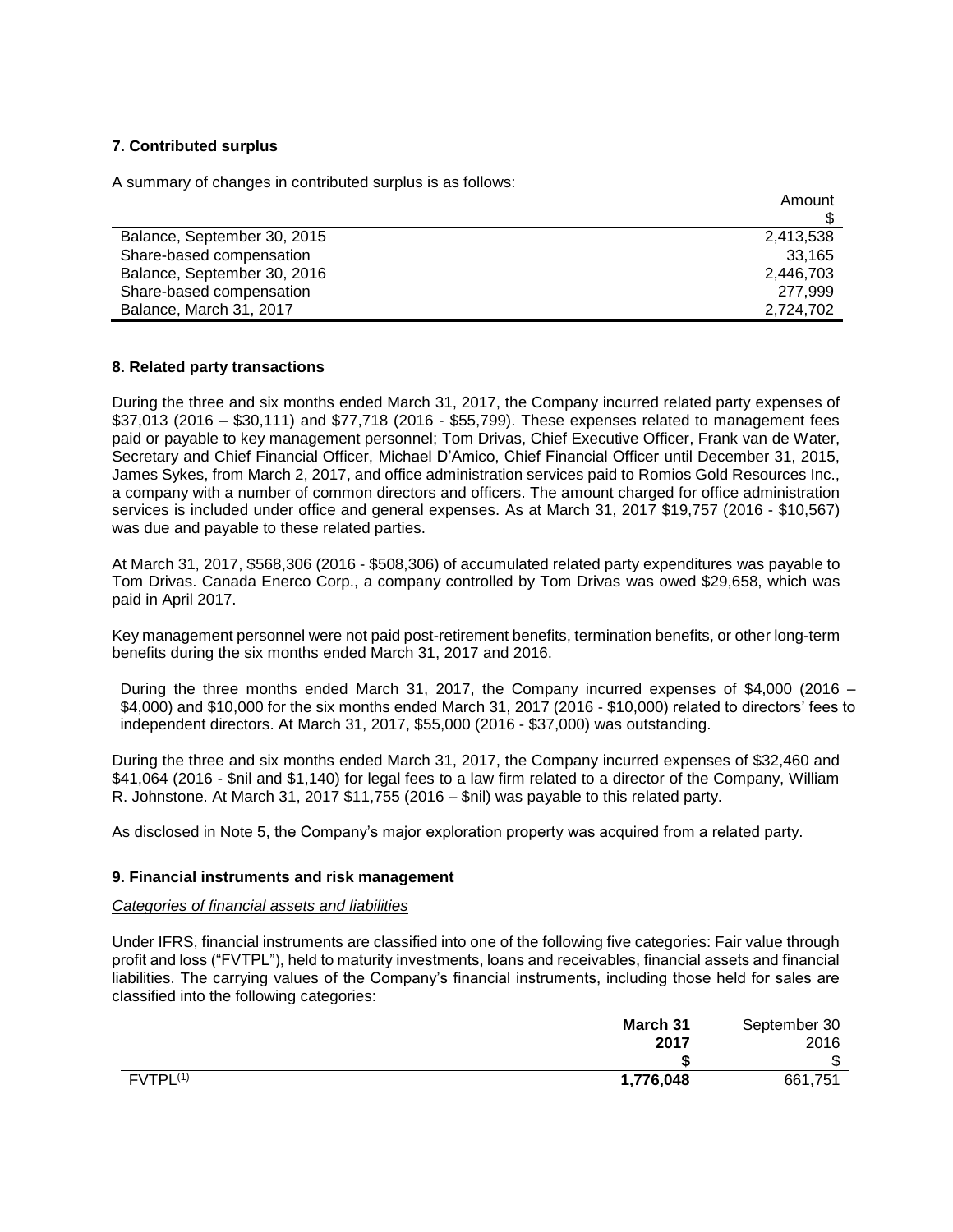| Receivables <sup>(2)</sup> | 27,472  | 5.280 |
|----------------------------|---------|-------|
| Financial liabilities (3)  | 189,172 | 182   |

*(1) Includes cash, committed cash and short-term investments. (2) Includes accounts receivable related to HST tax refunds.*

*(3) Includes accounts payable.*

#### *Financial Instruments*

The carrying amounts for the Company's financial instruments approximate their fair values because of the short-term nature of these items.

#### *Risks arising from financial instruments and risk management*

The Company's activities expose it to a variety of financial risks: market risk (including interest rate risk and price risk), credit risk and liquidity risk. The Company's overall risk management program focuses on the unpredictability of financial markets and seeks to minimize potential adverse effects on the Company.

#### *Carrying value of exploration and evaluation assets*

The Company regularly reviews the carrying value of its properties for impairment to determine whether the carrying amount of these assets will be recoverable from future cash flows or from the proceeds of disposal. Assumptions underlying the cash flow estimates include the forecasted prices for uranium and rare earth elements, planned production levels, and operating, capital, exploration and reclamation costs, which are subject to risks and uncertainties. Management has determined that there is no impairment of the carrying value on its Ontario and Saskatchewan properties.

#### **(a) Market risk**

#### *Commodity price risk*

The price of uranium and rare earth elements will have an impact on the Company's exploration projects.

#### *Sensitivity price risk*

Anticipated changes in the price of uranium and rare earth elements would not, in management's opinion, change the recognized value of any of the Company's financial instruments.

#### *(i) Cash flow fair value interest rate risk*

The Company does not have interest-bearing borrowings. The Company is exposed to interest rate risk to the extent of interest received on its cash balances.

#### **(b) Credit risk**

Credit risk refers to the risk that a counterparty will default on its contractual obligations resulting in financial loss to the group. Credit risk arises from cash and deposits with Canadian Chartered Banks as well as credit exposures to outstanding receivables.

The Company has no concentration of credit risk. The carrying amounts of financial assets recorded in the Statements are at cost.

#### **(c) Liquidity risk**

Prudent liquidity risk management implies maintaining at all times sufficient cash, liquid investments and committed credit facilities to meet the Company's commitments as they arise. The Company manages